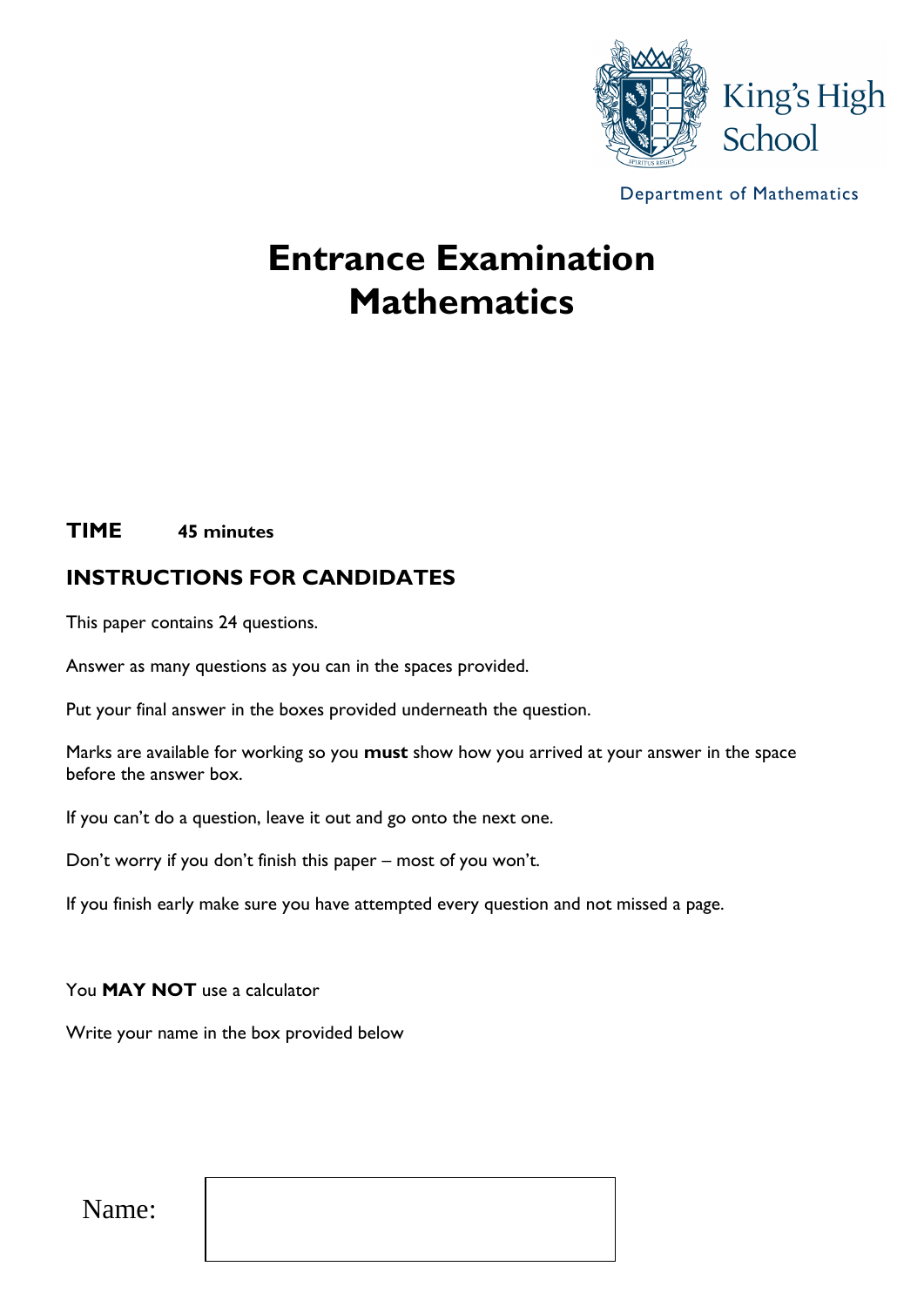Work out  $5987 + 67 + 983$ 

# **Question 2**

Work out  $5183 - 594$ 

#### **Question 3**

Work out  $6846\times8$ 

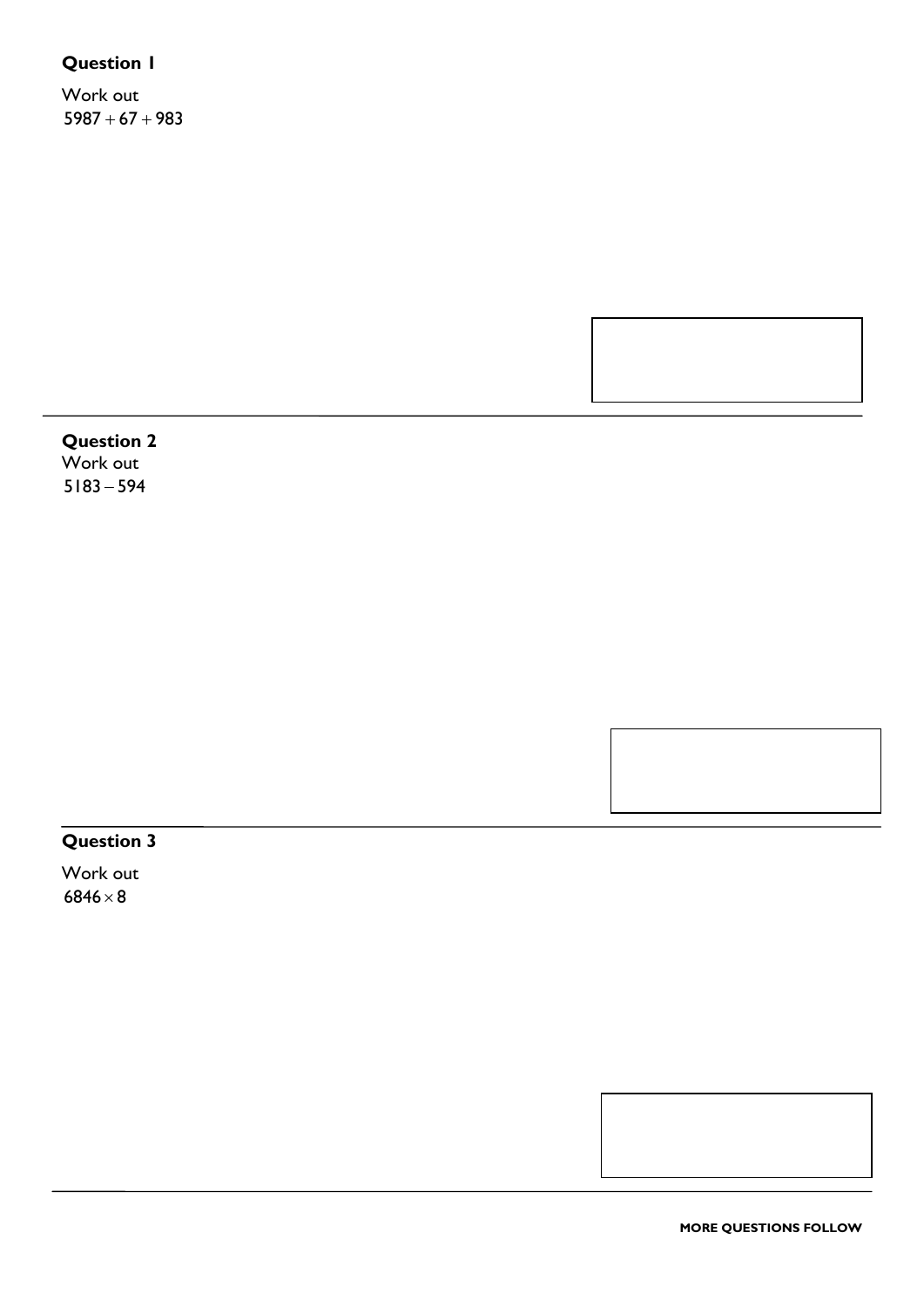Work out  $52836 \div 7$ 

# **Question 5**

Work out  $863 \times 37$ 

# **Question 6**

Work out  $15 - 8 \cdot 36$ 

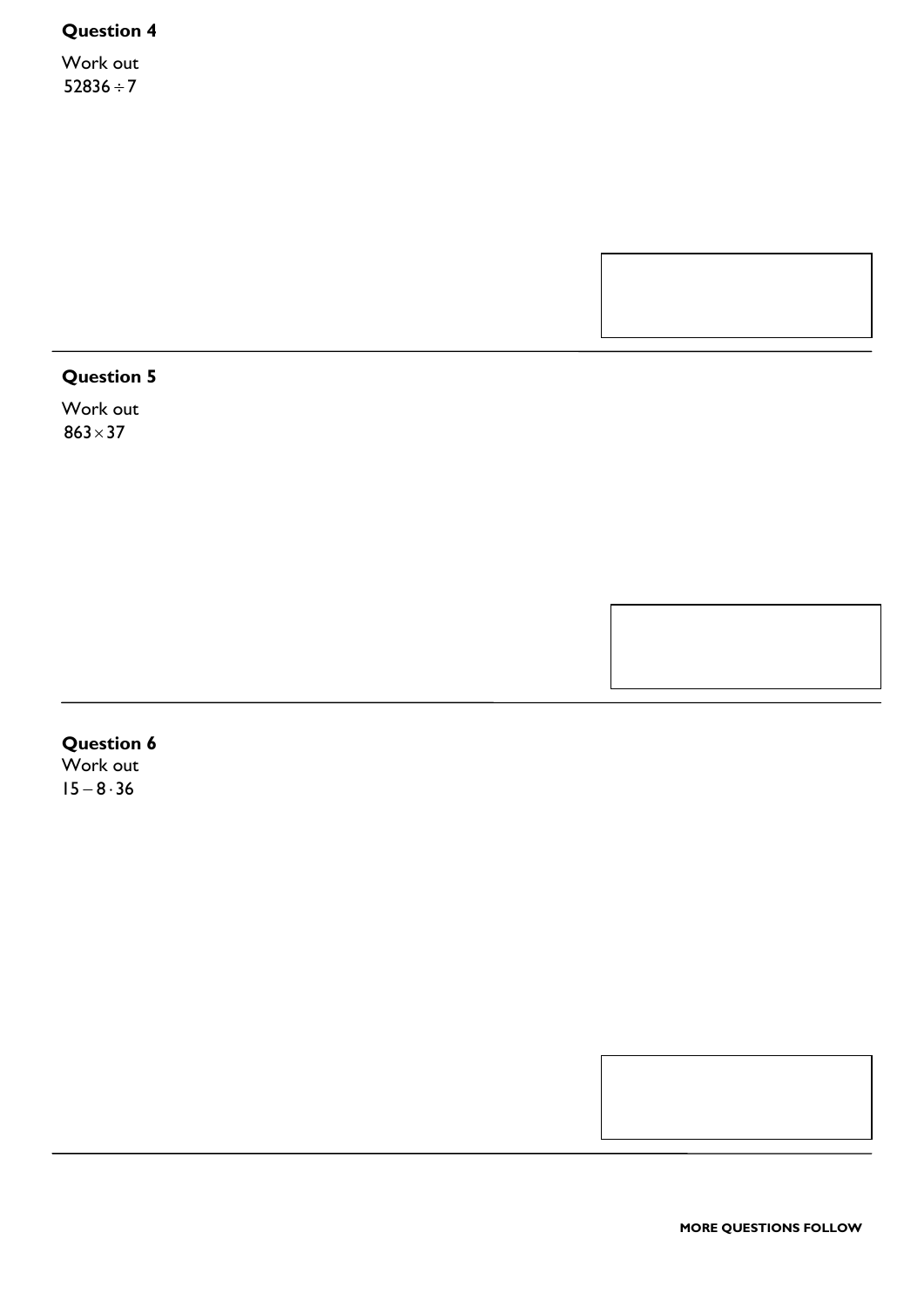# **Question 7** Work out

 $34 \cdot 2 + 2 \cdot 96 + 0 \cdot 0364$ 



#### **Question 8**

What is the value of the 8 in the number 768354

# **Question 9**

Work out  $36 \cdot 42 \times 1000$ 

#### **Question 10**

Work out  $26 \cdot 1 \div 10000$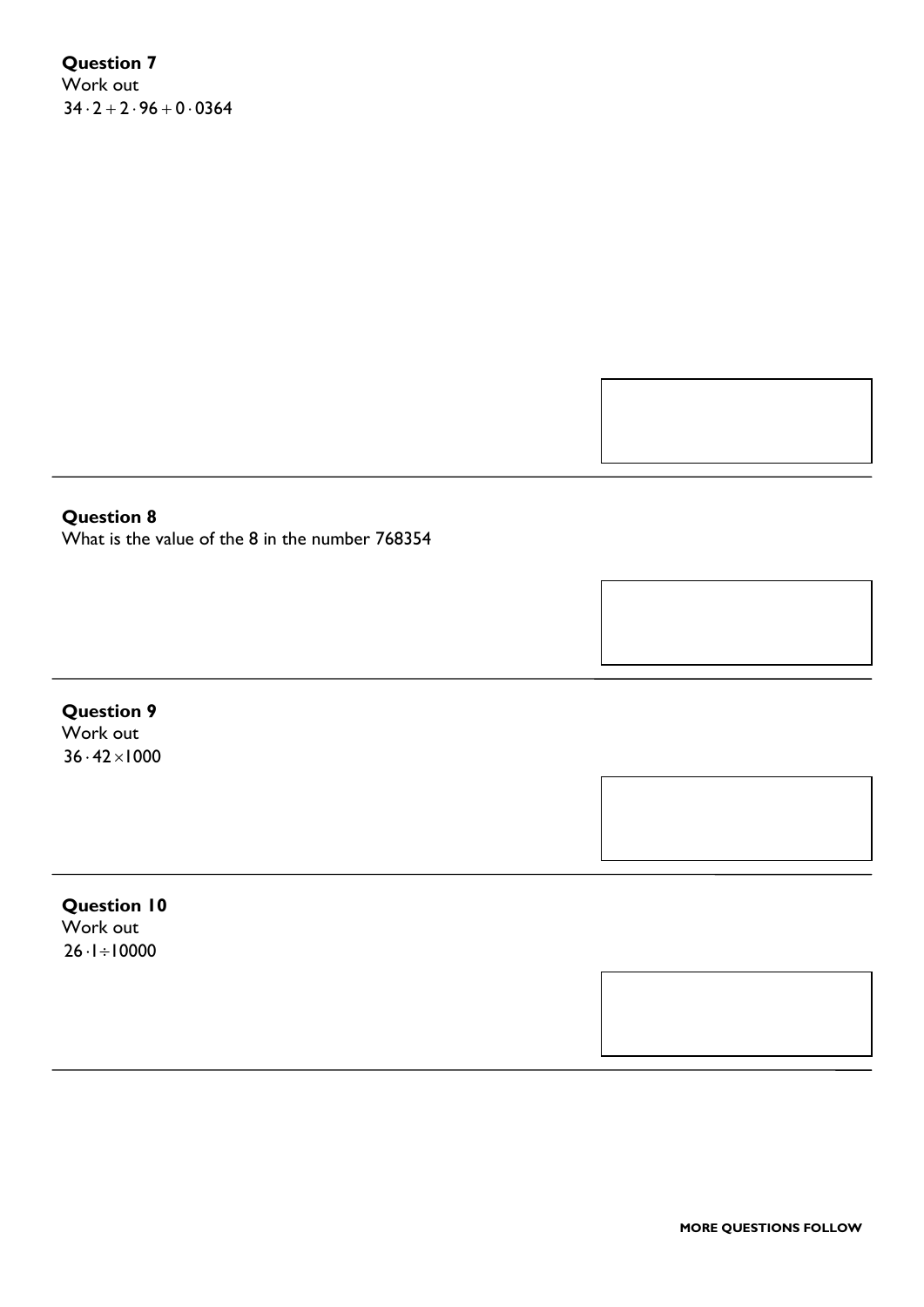What is the order of rotational symmetry of the following shape?



#### **Question 12**

Here are two shapes. Draw on their lines of symmetry (mirror lines)





#### **Question 13**

Study this picture and then fill in the missing words in the sentence underneath.

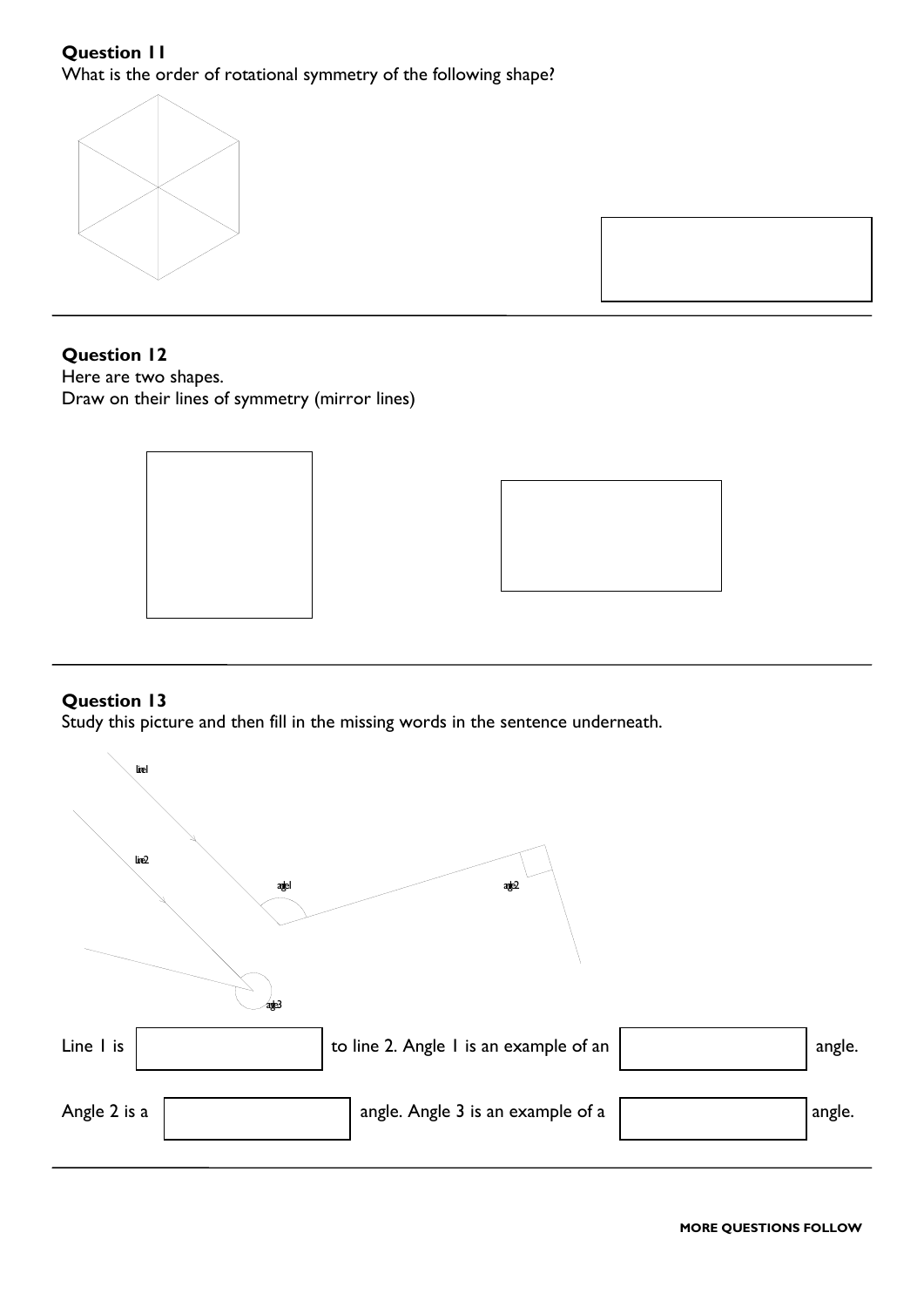A room is 7 metres long, 4 metres wide and 3 metres high. Work out the area of the floor in square metres.

Work out the cost of carpeting the floor if the carpet costs  $£12$  per m<sup>2</sup>

Work out the area of one long wall

Work out the area of one short wall

Work out the total area of the 4 walls and the ceiling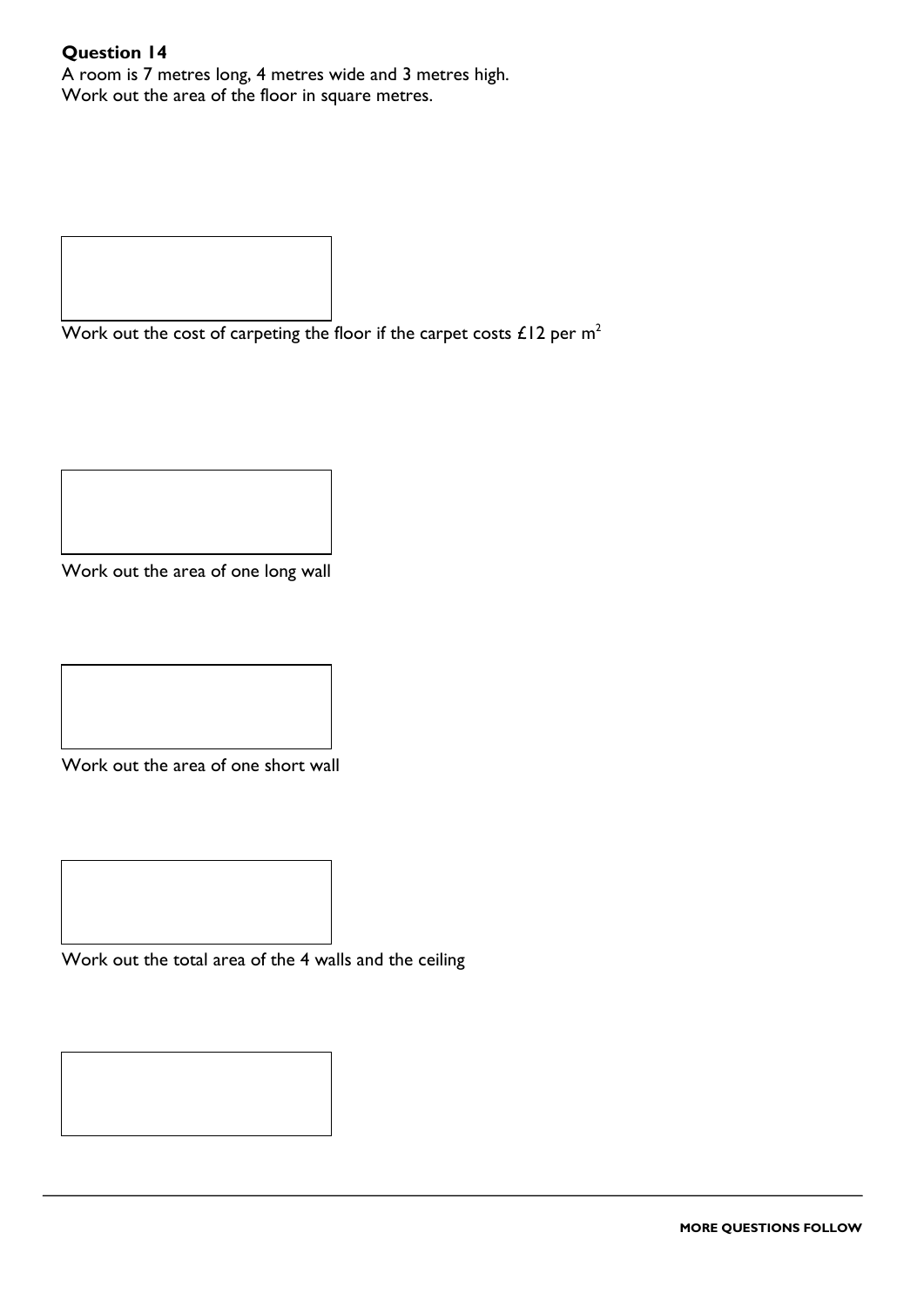#### **Question 15** Study the graph below and then answer the questions



What are the coordinates of the point D?

Which is the point with coordinates  $(3, 2)$ ?

Write down the coordinates of a point which is the same distance from D as it is from C



If you draw a line going from A passing through B and then kept going, what would be the coordinates of where the line hits the y axis?

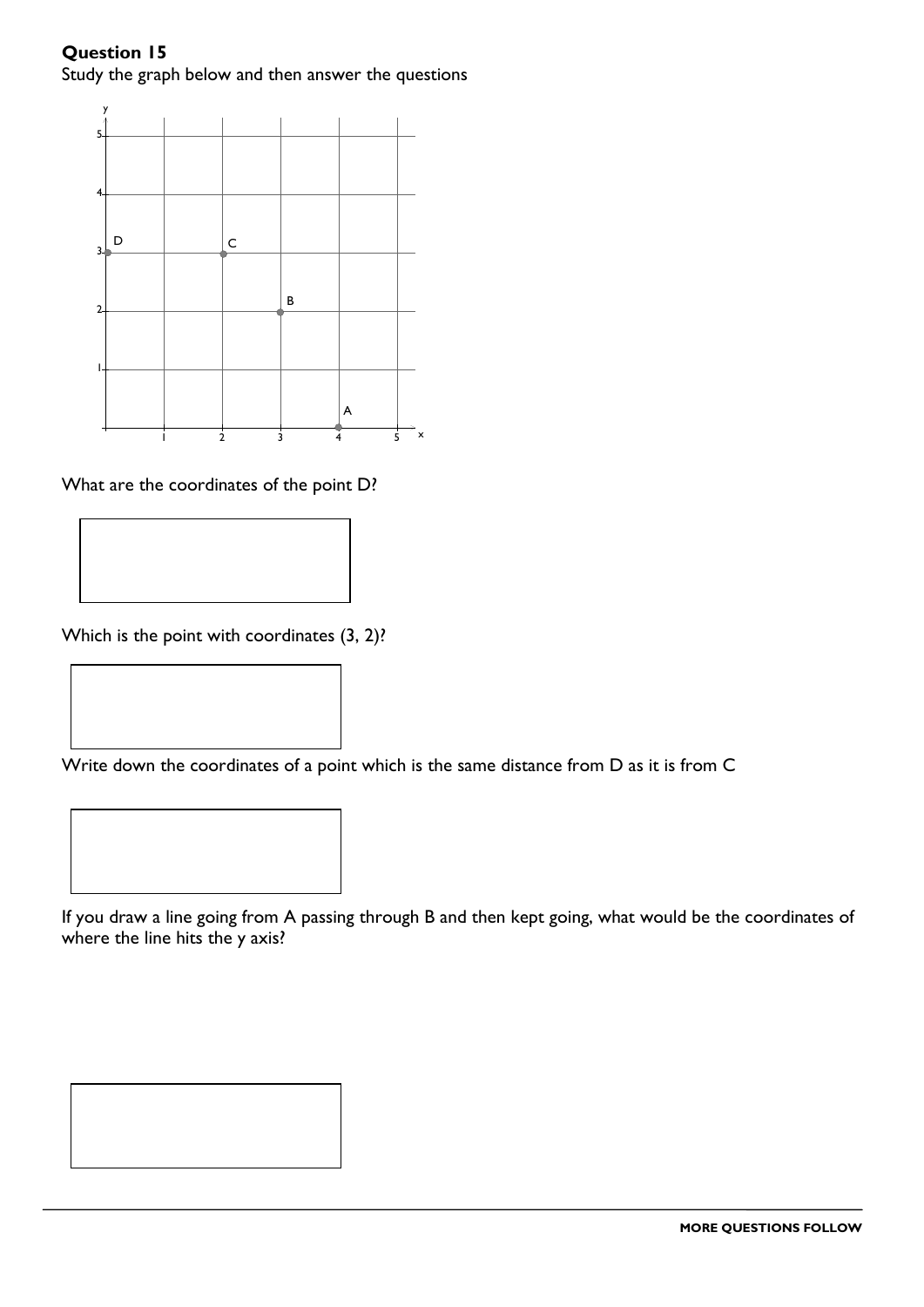From the numbers in the cloud,



Write down those numbers that 2 will divide into exactly.



Write down those numbers that 10 will divide into exactly.

Write down any prime numbers

Write down any square numbers

Write down the number which is double one of the other numbers.

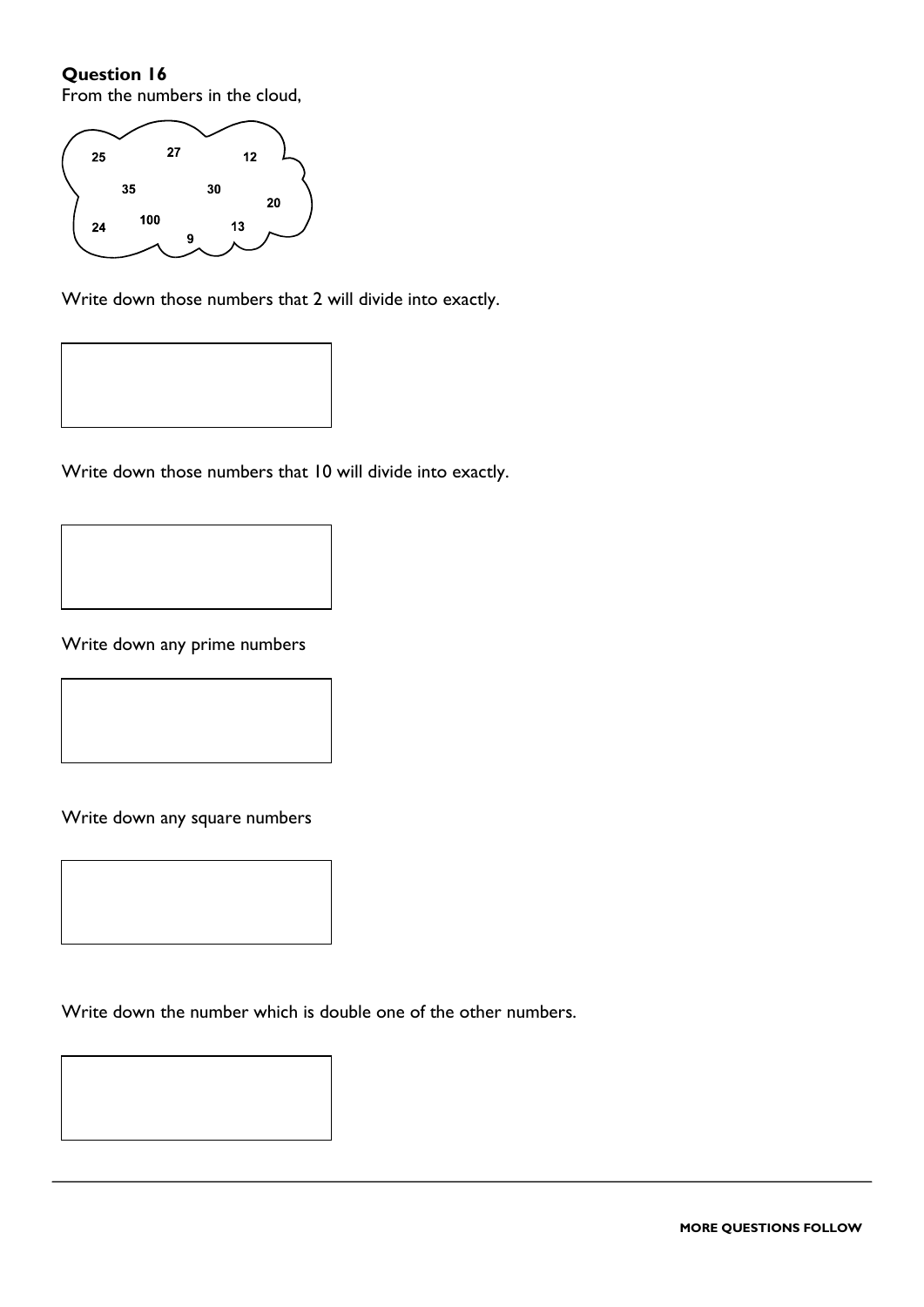#### **Question 17** Complete the table for 272

| Ways of getting 192  | Ways of getting 272   |
|----------------------|-----------------------|
| $12 \times 16 = 192$ | $17 \times 16 = 272$  |
| $24 \times 8 = 192$  | $= 272$<br>$34\times$ |
| $48 \times 4 = 192$  | $= 272$               |
| $96 \times 2 = 192$  |                       |

#### **Question 18**

A first class stamp costs 26p.

What is the greatest number of first class stamps you can buy for £2?

Jean buys 10 first class stamps. She pays with a £5 note. How much change should she get?

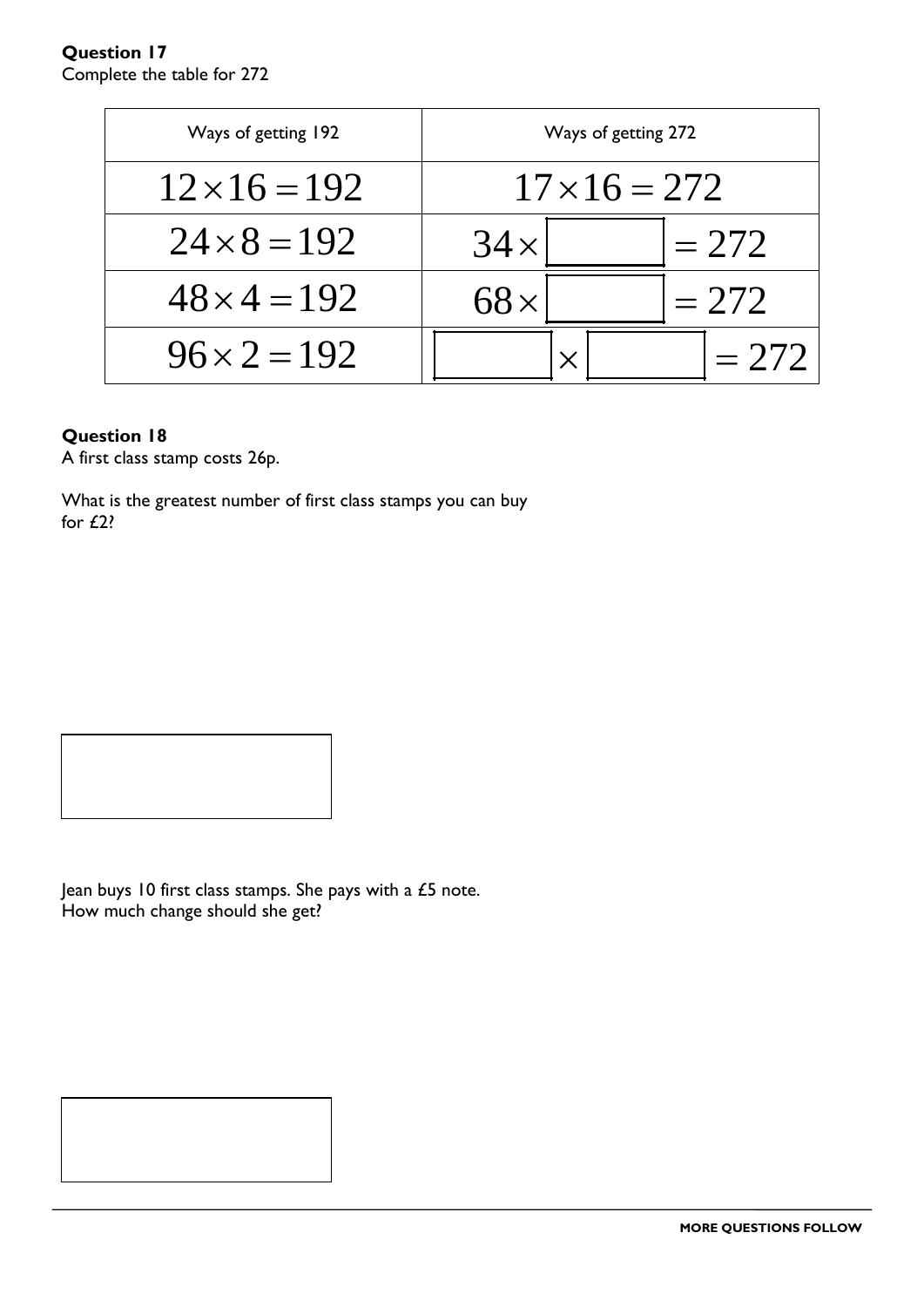This dial shows how much petrol is in the petrol tank of a car.



The full petrol tank holds 40 litres. Estimate how many litres are left in the petrol tank.

#### **Question 20**

Mary has a bag of 20 sweets. 10 of the sweets are red. 3 of the sweets are black. The rest of the sweets are white. Mary chooses one sweet at random.

What is the probability that Mary will choose a

Red sweet

White sweet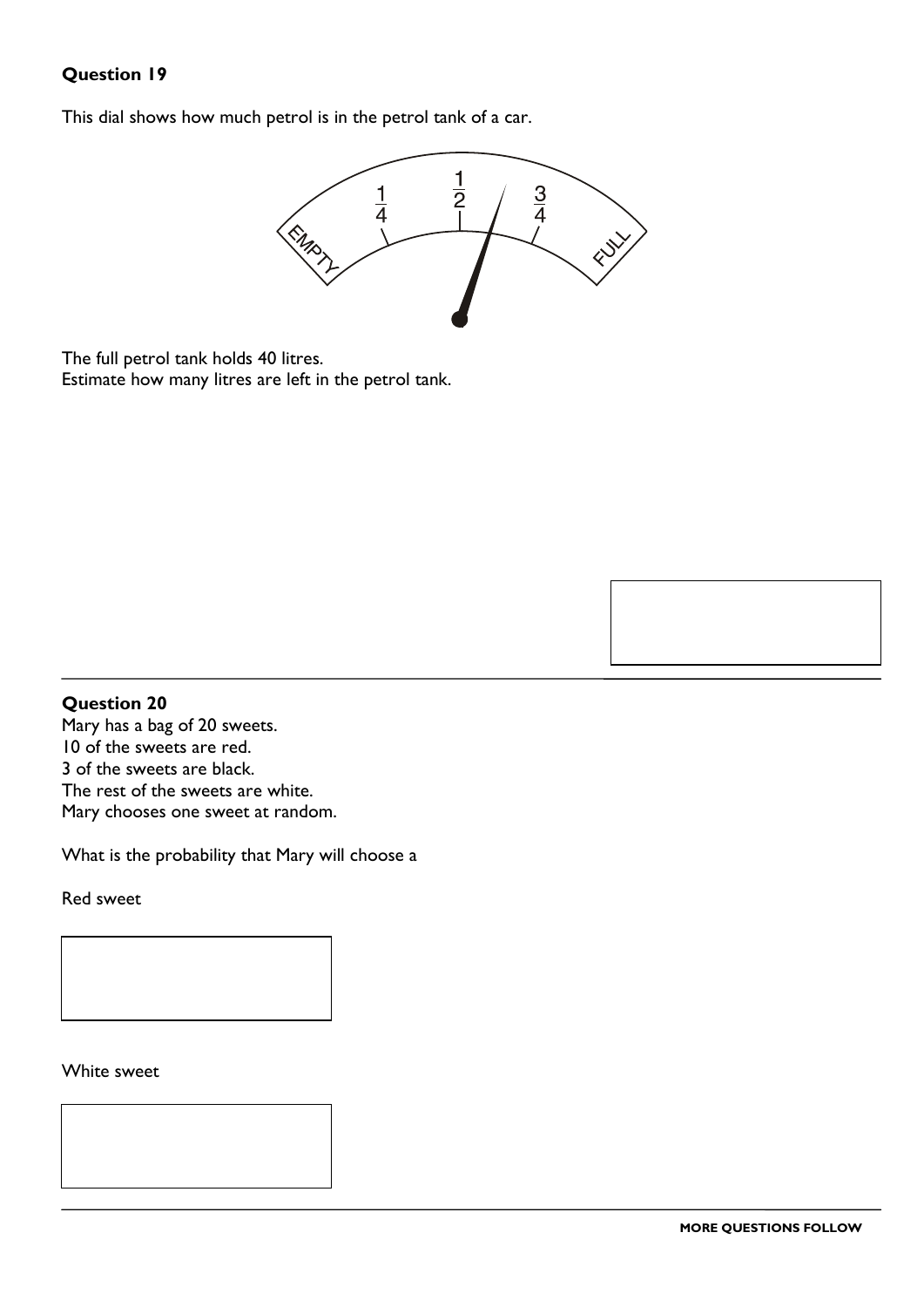Here are some patterns made out of matches



Draw a diagram for pattern number 4

Complete the table to show the number of matchsticks needed for pattern numbers 2,3,4 and 5

| pattern number | number of matchsticks |
|----------------|-----------------------|
|                |                       |
| 2              |                       |
|                |                       |
|                |                       |
|                |                       |

Which pattern number needs exactly 41 matches?

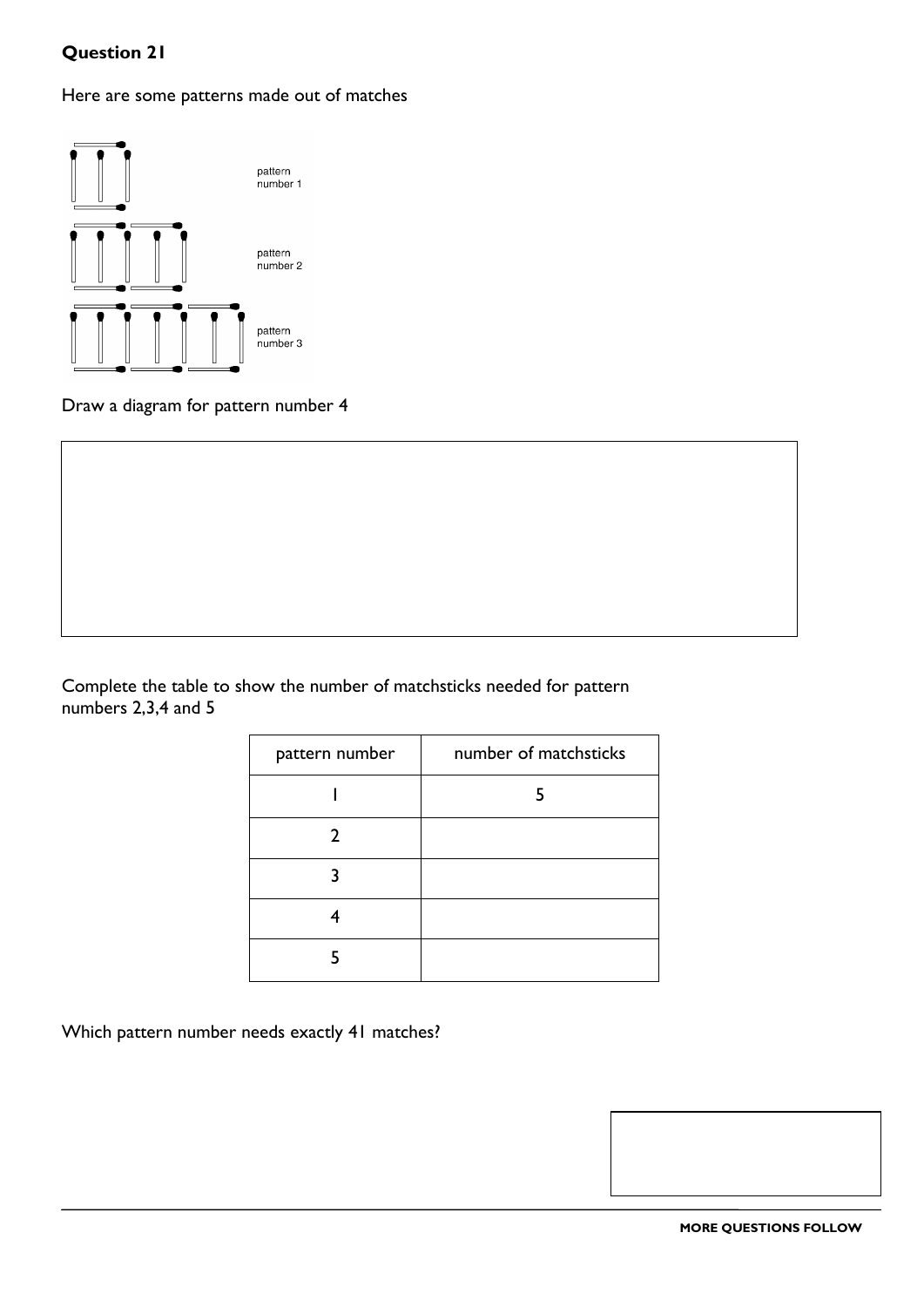

Work out the perimeter of the shape above



Work out the area of the shape above

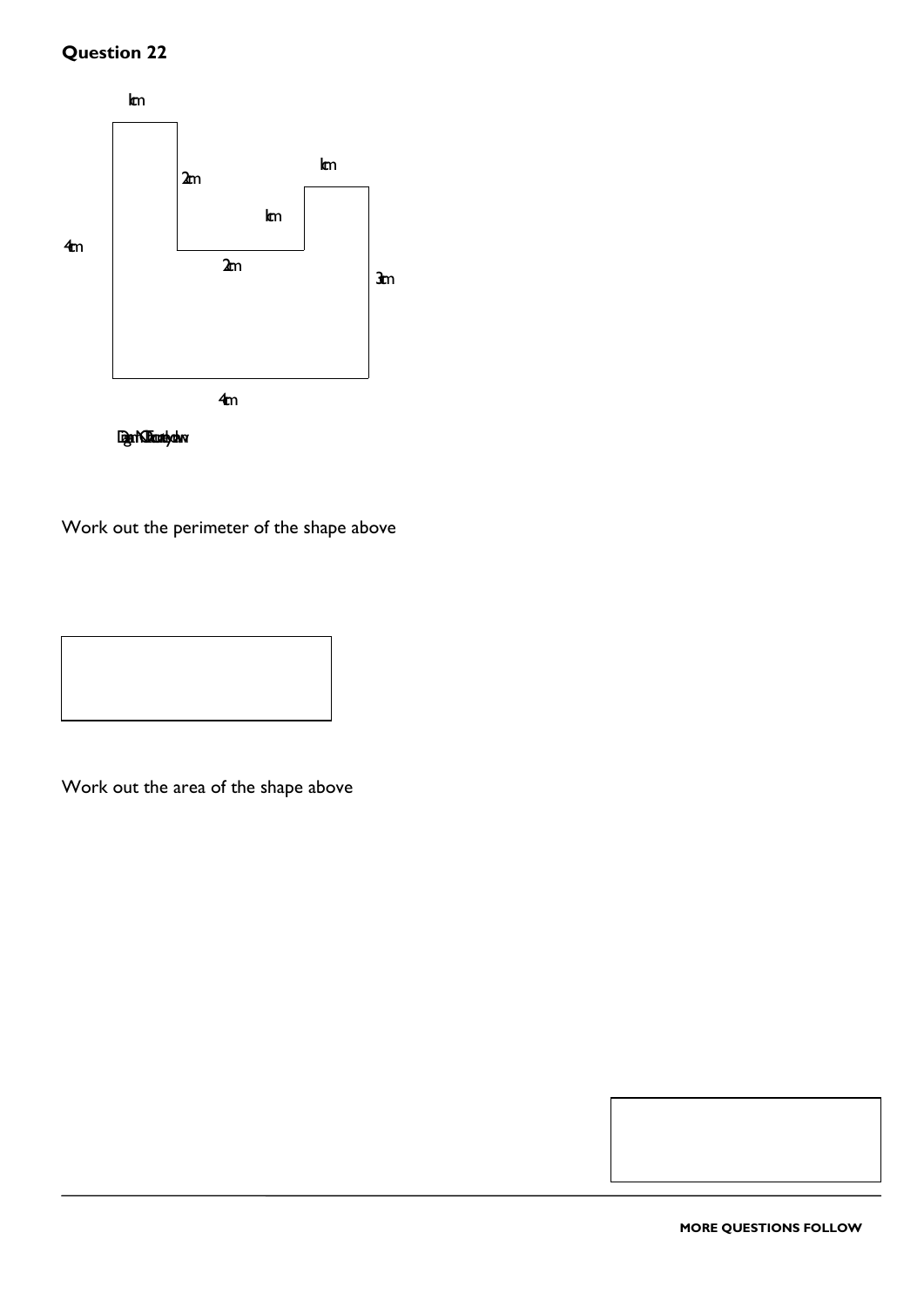Sophie and Janet weigh a total of 159 kg. Sophie weighs 11 kg more than Janet.

How much does each girl weigh?